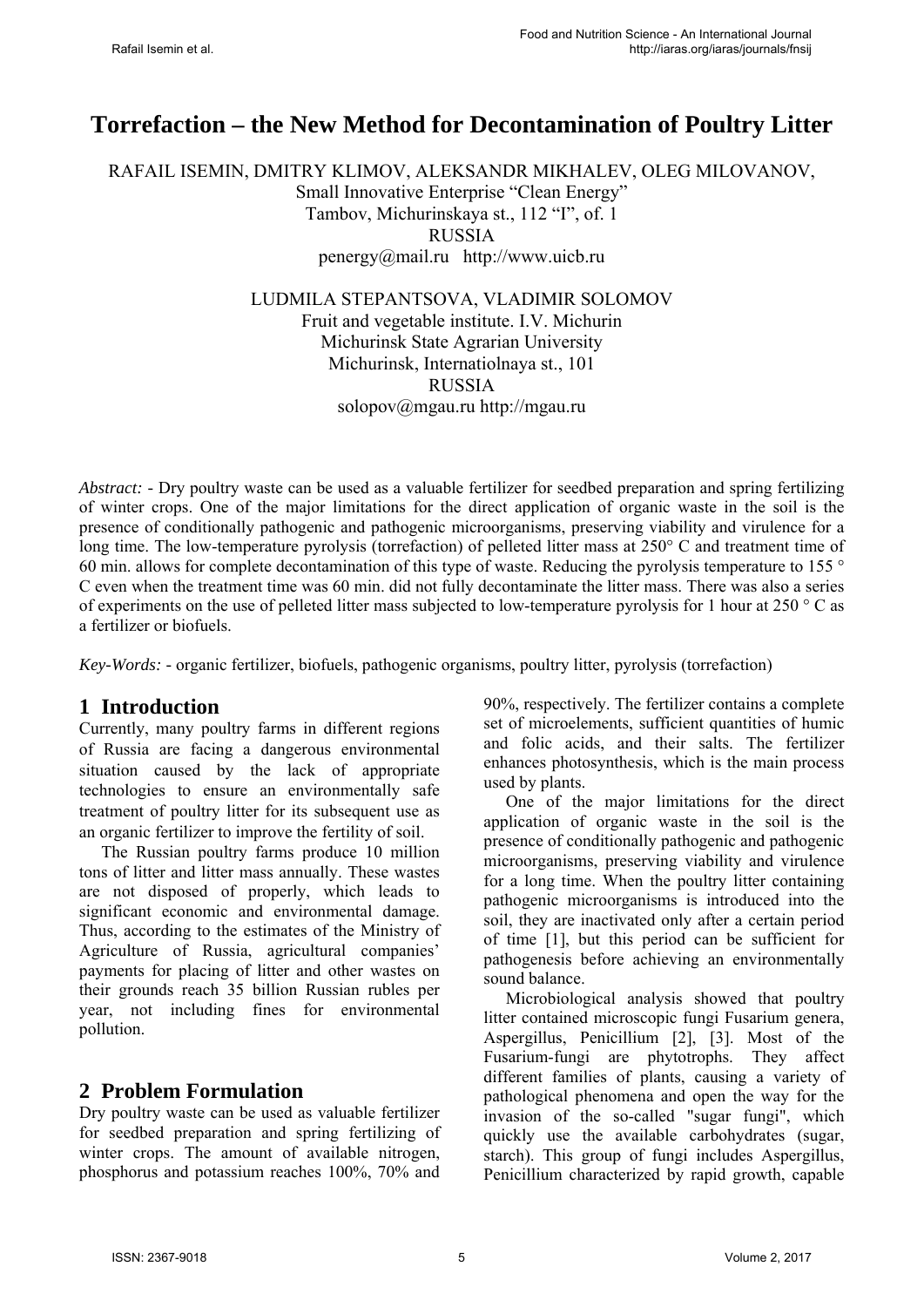of capturing large areas in a short time. These fungi are among the strongest toxin formers in the soil and organic substrates. Therefore, the presence of Fusarium, Aspergillus, Penicillium fungi in an organic fertilizer makes it unsuitable for use in most cultivated crops.

Thus, the poultry litter is a source of soil contamination with pathogens in the area adjacent to the outdoor litter storage.

Decontamination of litter is carried out by biothermal, chemical, thermal and physical methods.

Currently, there are two most important biotechnological approaches to recycling of organic substance from litter: exothermic fermentation or composting for production of humus substrate, and anaerobic digestion for production of biogas [4]. The main disadvantages of both processes are a long duration (up to 90 days) and a significant loss of organic matter and nutrients (50%). In addition, composting leas to the formation of a great amount of conditioned plant pathogens in the resulting compost, the toxicity of which is often manifested in the delay of seed germination.

Drying of poultry litter in drum-type facilities with direct-flow and counter-flow of raw materials and of coolant is energy consuming and does not guarantee a complete disinfection of the litter. The litter samples were obtained after drying in a drum dryer at a temperature of incoming gas of 800- 1000 °C, the temperature of exhaust gases was 120- 140 °C and the holding time was at least 30 minutes. These samples contained coliform bacteria, staph bacteria and the total molecular number of colony forming units was greater than 500,000/g.

Litter disposal by burning, including burning together with coal [5], as well as pyrolysis of poultry litter [6] leads to virtually complete elimination of this valuable fertilizer, results in a significant emission of ash, dust and nitrogen oxides and requires a considerable amount of energy due to the high moisture content of raw litter.

Thus, the development of energy-efficient and low-cost technology of litter decontamination for production of granulated organic fertilizer or biofuels is relevant.

### **3 Problem Solution**

Disposal of all kinds of poultry litter involves its recycling into organic fertilizer under the following conditions:

- 1) the full and guaranteed decontamination of litter.
- 2) preservation of the maximum amount of organic substance
- 3) minimization of energy and time spent on decontamination of litter.

These conditions are satisfied in the case of treatment of the original poultry litter by the lowtemperature pyrolysis (torrefaction).

The low-temperature pyrolysis is a process of heat treatment of biomass at temperatures not exceeding 300  $\degree$ C in a low oxygen content. This kind of treatment causes a substantial removal of moisture and oxygen from the biomass and a slight removal of hydrogen [7]-[9].

The low-temperature pyrolysis of litter and its mixtures as the energy technological process has been insufficiently investigated [10]. The possibility of using the low-temperature pyrolysis as a litter decontamination technology for the subsequent use of the resulting product as a fertilizer has never been studied.

Filling those gaps is the aim of the present work.

### **4 Methods and Equipment**

Fig. 1 shows the experimental setup designed to study the torrefaction of litter.



К1.1 – boiler, К1.2 – litter loading unit for decontamination, К2 – circulation pump, К3 – litter pyrolysis reactor, К4 – expansion tank, К5 – cooling system for decontaminated pellets, including the waste heat disposal system.

Fig. 1. The experimental setup for low-temperature pyrolysis of poultry litter.

The reactor for low temperature pyrolysis litter is shown in Fig. 2. The reactor consists of three sections with horizontal trays used to transport the material from one tray to another, i.e. from the loading point to the unloading point, by using a twin-blade agitator. The reactor has a jacket heated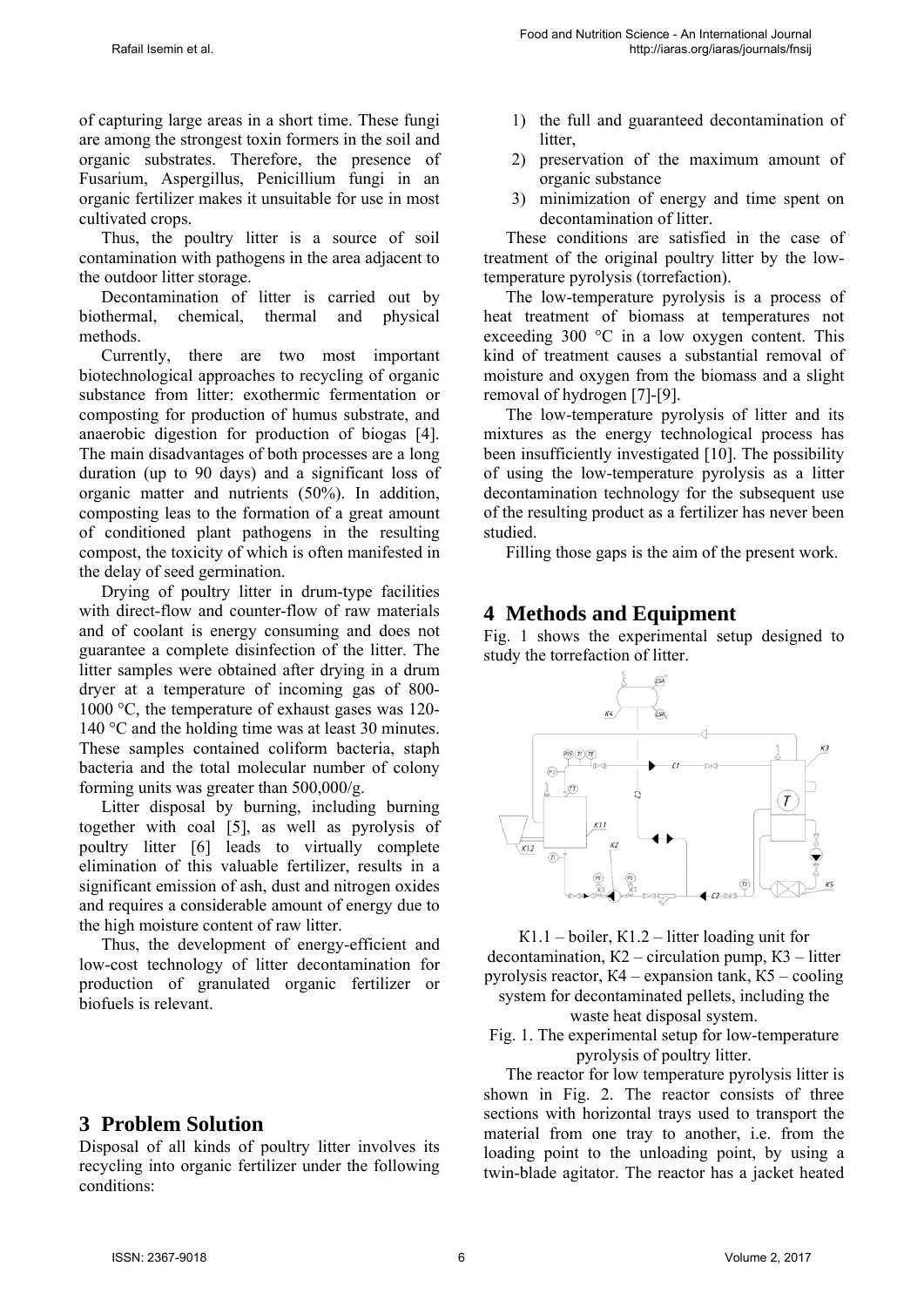by high-temperature oil. The lower section of the rector is cooled by water through the jacket and the tray, which makes it possible to obtain a product with a temperature, which excludes its ignition in the air at the reactor outlet. The duration of the pyrolysis can be controlled. Gases released in the pyrolysis are directed to the furnace, where they are burned. Valves installed between the reactor sections exclude spontaneous entering of biomass from one section to another.

As can be seen from the reactor diagram, the inert gas is fed into the two upper section. However, if the moisture content of the treated biomass is high enough, as experience shows, feeding of the inert gas is not necessary.

The reactor is operated as follows. The heat transfer medium at a temperature of 230-260 °C is fed in to the reactor jacket (two upper sections) and into the jacked of two upper trays. The cooling



Fig. 2. The reactor diagram for litter torrefaction. water is fed into the lower section of the reactor (reactor jacket and jacket trays).

After the high-temperature heat transfer medium is fed into the reactor, the heating of the internal volume of the reactor begins. After the temperature inside the reactor reaches 220 °C, the litter in an amount of 20 to 160 kg is loaded in the upper section of the reactor. After the litter is loaded, the temperature begins to rise due to the contact with the hot walls of the reactor. At the same time, the moisture and volatile substances leave the litter through its layer, which contributes to the rapid heating of the upper layers of the litter.

In the pyrolysis the reactor agitator rotates at 0.8 rev./min. The residence time of the litter in the upper sections of the reactor may vary, but the total time of the thermal treatment must be at least 30 minutes.

The thermometer controls the temperature, with the values shown on the remote system control.

The total residence time of litter in the heat treatment zone should not exceed 2 hours at the initial moisture content of biomass of at least 10%.

The low-temperature pyrolysis of the litter mass was conducted experiments for the following parameters:

For the raw litter mass treated at  $250 \degree C$ , the treatment time was 60 min.

For the pelleted litter mass treated at a temperature of 155  $\degree$ C, the treatment time was 30 min., 45 min. and 60 min.

For the pelleted litter mass treated at a temperature of 250 °C, the treatment time was 60 min., 45 min. and 60 min.

In the experiments we studied the process of low-temperature pyrolysis of the raw litter mass and pelleted mass, supplied by the Company 'Inzhavinskaya Poultry Plant "(the Tambov region) and OOO" Vefa - Green" (the Leningrad region). Physical and chemical characteristics of the litter mass samples were found using standard methods.

For the investigated litter decontamination technology, it is important to reduce the frequency of testing of microorganisms in the organic fertilizer after treatment. Particular attention should be given to this indicator in relation to pathogenic organisms: Fusarium, Cladosporium, Penicillium and Aspergillus. The frequency of testing of microorganisms was determined by direct seeding of weighed portion (1g) of test samples into solid nutrient medium.

The total microbial count is an important indicator for assessing the general microbiota. This is one of the key indicators defined in the sanitary and microbiological studies. It is a total number of microorganisms in a sample unit. Its value is expressed as colony forming units (CFU). It is assumed that the higher the CFU is, the higher is the amount of pathogens in the test sample. The amount of CFU correlates with the degree of contamination.

According to [11], the CFU was measured by suspension seeding method (10 gram sample in 100 ml water) in the raw litter mass samples subjected to a low temperature pyrolysis at the process parameters mentioned above. A weighed portion of the sample was triturated with 10-15 ml of sterile water, and then the water volume was increased to 100ml. From the resulting aqueous suspension 6-7 serial dilutions (1:10) were prepared. The last two dilutions were used for seeding on nutrient medium. Petri dishes were incubated at 25 °C for two days. The calculation of colonies was carried out in the samples, in which the number of colonies did not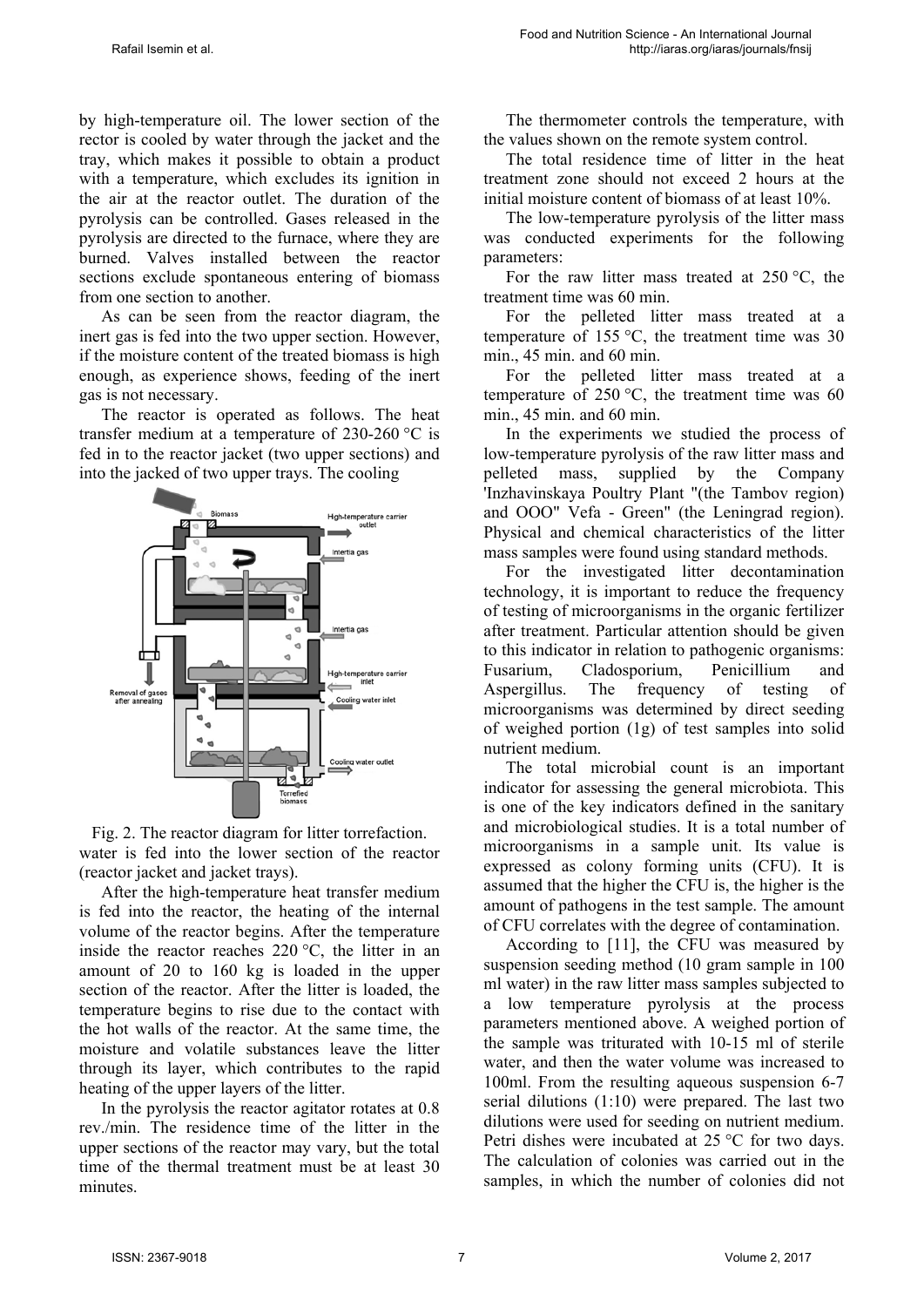exceed 300. The microorganism colonies were recalculated per 1 g of substrate.

### **5 Results and Discussion**

Raw litter mass has wide fractional composition of the pieces up to 100 - 150 mm and a particle size of 1 to 3 mm. Pelleted litter mass is a pellets of 8 mm in diameter and average length of 12 mm

Physical and chemical characteristics of untreated litter mass are shown in Table 1. As can be seen from Table 1, despite the fact that the litter mass samples were supplied from poultry farms remote from each other at a distance of over 1000 km, their physical and chemical characteristics were quite similar, suggesting the applicability of the results presented here for other poultry farms. Table 1: Characteristics of untreated litter mass.

| Indicator                                | Raw litter<br>mass | Pelleted<br>litter mass |  |  |  |  |
|------------------------------------------|--------------------|-------------------------|--|--|--|--|
| Moisture content, w%                     | 10.92              | 8.27                    |  |  |  |  |
| Ash content                              | 13.97              | 12.58                   |  |  |  |  |
| pH (one percent aqueous<br>solution), w% | 7.12               | 6.82                    |  |  |  |  |
| C org. (general), w%                     | 33.9               | 36.6                    |  |  |  |  |
| C org. (water-soluble), w%               | 6.6                | 5.7                     |  |  |  |  |
| N (general), w%                          | 8.43               | 7.5                     |  |  |  |  |
| N (water-soluble), w%                    | 0.88               | 2.24                    |  |  |  |  |
| NO3, mg/kg                               | 958                | $\boldsymbol{0}$        |  |  |  |  |
| $SiO2$ , $w\%$                           | 1.59               | 1.55                    |  |  |  |  |
| P2O5, w%                                 | 2.98               | 2.58                    |  |  |  |  |
| $K2O, w\%$                               | 3.01               | 2.06                    |  |  |  |  |
| Na2O, w%                                 | 0.27               | 0.4                     |  |  |  |  |
| CaO, w%                                  | 0.71               | 0.75                    |  |  |  |  |
| Content of water-soluble<br>salts, w%    | 4.59               | 5.78                    |  |  |  |  |
| Water-soluble compounds                  |                    |                         |  |  |  |  |
| Na2O (water-soluble), w%                 | 0.27               | 0.4                     |  |  |  |  |
| CaO (water-soluble), w%.                 | $\theta$           | 0                       |  |  |  |  |
| MgO (water-soluble), w%                  | 1.53<br>1.41       |                         |  |  |  |  |
| K2O (water-soluble), w%                  | 2.91               | 1.51                    |  |  |  |  |
| P2O5 (water-soluble), w%                 | 0.337              | 0.414                   |  |  |  |  |
| Cl (water-soluble), $w\%$                | 1.2                | 2.06                    |  |  |  |  |
| $HCO3, w\%$                              | 4.34               | 4.27                    |  |  |  |  |
| SO4 (water-soluble), w%                  | $\mathbf{0}$       | $\overline{0}$          |  |  |  |  |

Table 2 shows data on the content of pathogenic organisms in the raw litter mass.

Table 2: The content of pathogenic organisms in the raw litter mass.

| Microorganism | Kaw | Pelleted |
|---------------|-----|----------|
|               |     |          |

|                               | litter           | litter           |
|-------------------------------|------------------|------------------|
|                               | mass             | mass             |
| Mucor (colonies)              | 1.0              | 1.0              |
| Penicillium (colonies)        | 2.5              | 1.6              |
| Aspergillus (colonies)        | 1.8              | 0.3              |
| Cladosporium (colonies)       | 6.5              |                  |
| Fusarium (colonies)           | 0.2              |                  |
| Trichoderma (colonies)        | 0.67             |                  |
| Bacterial microbiota          | 0.55             |                  |
| Average number of colonies    | 1.88             | 0.56             |
| CFU in 1g of weighted portion | $9.4 \times 105$ | $2.8 \times 105$ |

As shown in Table 2, pelleting of litter mass with heating in the press to  $110^{\circ}$ C can significantly reduce the content of pathogenic microorganisms, but it cannot completely decontaminate the litter mass.

Table 3 presents the results of microbiological analysis of the litter mass by the low-temperature pyrolysis.

The analysis of the data presented in Table 3 shows that the low-temperature pyrolysis of pelleted litter mass at 250 °C and treatment time of 60 min. allows for complete decontamination of this type of waste. Reducing the pyrolysis temperature to 155 °C even when the treatment time was 60 min. did not fully decontaminate the litter mass.

The raw litter mass was not fully decontaminated by the low-temperature pyrolysis at 250 °C and treatment time of 1 hour. This can be explained by the fact that varying particle size composition of the raw litter mass prevented the uniformity of treatment by pyrolysis. On the other hand, as noted above, that the process of litter mass pelleting ensures only partial decontamination, however, it is quite sufficient.

Thus, the decontamination process of the litter mass comprises two stages: Stage 1 - pelletizing of the litter mass, Stage 2 - low-temperature pyrolysis of the pellets at 250 °C for 60 minutes.

The findings of the physical and chemical analysis of the treated pellets showed that after the treatment the moisture content reduced by 1.79 times, the ash content increased by 1.38 times, pH was 6.76, the carbon content (total) increased by 1.07 times, the soluble carbon content decreased by 3.8 times, the nitrogen content increased by 1.17 times, the soluble nitrogen content decreased by 3.34times, the SiO2 content increased by 1.41 times, the P2O5 content increased by 1.44 times, the K2O content increased by 1.33 times, the Na2O content increased by 1.3 times, the CaO content increased by 1.3 times, the water-soluble salts content decreased by 1.2 times.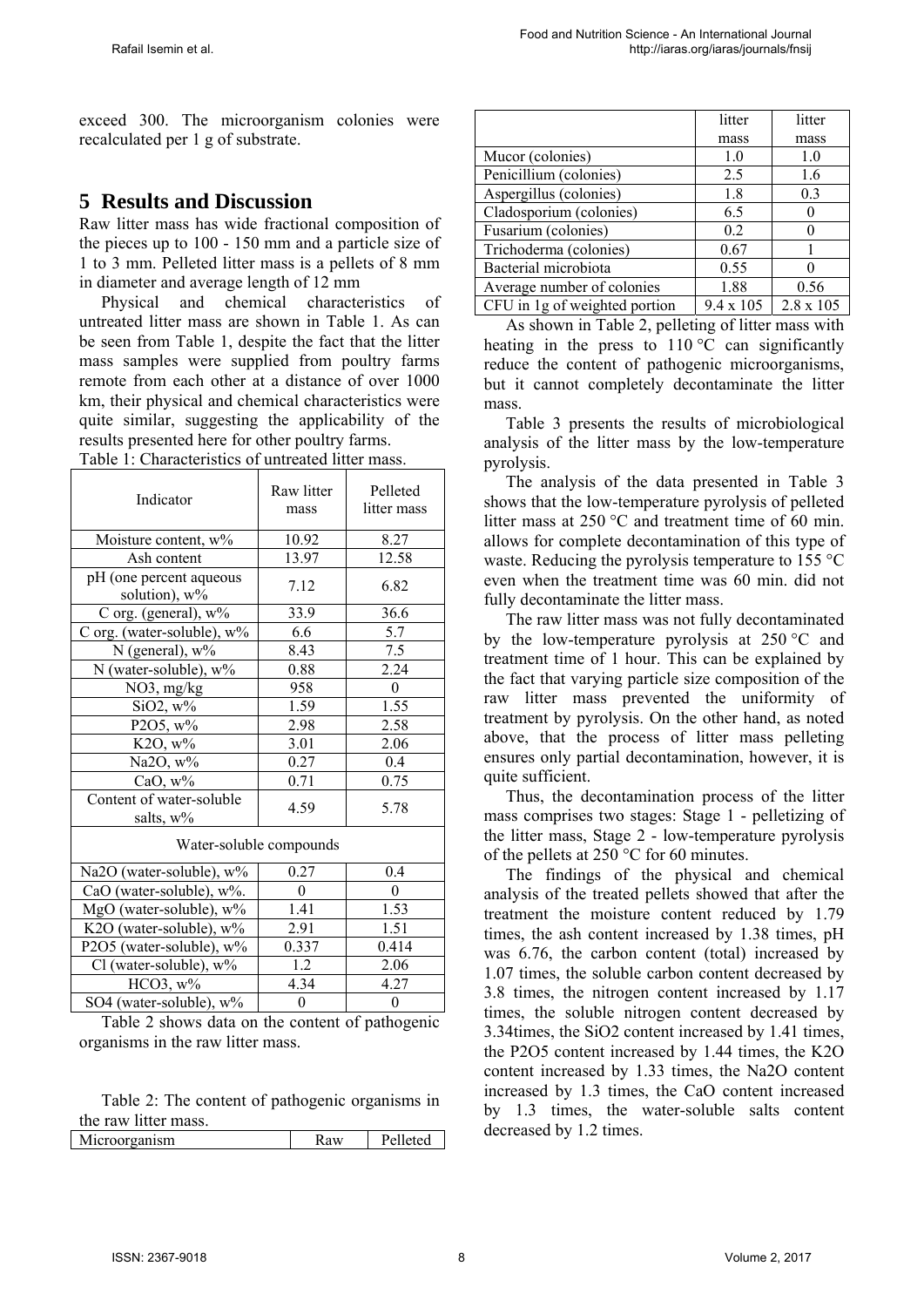| Microorganism                 | Raw litter mass                      |                    |         | Pelleted litter mass |                    |         |
|-------------------------------|--------------------------------------|--------------------|---------|----------------------|--------------------|---------|
|                               | Low-temperature pyrolysis parameters |                    |         |                      |                    |         |
|                               | 250 °C                               | 155 °C             | 155 °C  |                      | 155 °C             | 250 °C  |
|                               | $60 \text{ min}$                     | $30 \text{ min}$ . | 45 min. |                      | $60 \text{ min}$ . | 60 min. |
| Aspergillus (colonies)        | 1.0                                  | 0.33               | 0.84    |                      | 0.5                |         |
| Cladosporium (colonies)       | 1.6                                  |                    | 2.0     |                      | 1.2                |         |
| Fusarium (colonies)           |                                      | 0.5                | 0.2     |                      | 0.3                |         |
| Trichoderma (colonies)        | 1.7                                  | 5.5                | 1.3     |                      | 0.2                |         |
| Bacterial microbiota          |                                      | 0.2                |         |                      |                    |         |
| Average number of colonies    | 0.5                                  | 1.0                | 0.67    |                      |                    |         |
| CFU in 1g of weighted portion | 0.33                                 | 0.5                | 0.17    |                      |                    |         |

Table 3: The content of pathogenic organisms in the litter mass after the low temperature pyrolysis.

The low-temperature pyrolysis of pelleted litter mass at 250 °С reduced the moisture content by 1.79 times and ensured the hydrophobicity of pellets, thus reducing the risk of secondary infection, even when exposed to the contact with the environment during transportation.

The pyrolysis performed at a temperature of 250 °C caused partial decarbonization. As a result, the acidity of litter mass reduced to values close to neutral (pH was 6.2-6.8), which are the most favorable for plant growth. This fact is confirmed by the reduction of HCO3 content by 1.83 times in the aqueous extract of the sample after the pyrolysis.

The total nitrogen content in the raw material was 8-9%, 10-12% of which was readily degradable in water-soluble form. The presence of nitrates in raw materials indicates the development of microbiological processes caused by the actionnitrifying bacteria. The pyrolysis at 250 °С led to a drastic reduction of the content of water-soluble easily decomposed forms of nitrogen (by 3.34 times) and the absence of unpleasant odor in the samples.

After the pyrolysis at a temperature of 250  $\degree$ C the ash content in the final product increased to 18- 20%. Accordingly, the share of the mineral components increased. At the same time, the potassium mobility slightly decreased (70-80% of bulk content went in the aqueous solution compared to 100% in the raw material), and the phosphorus mobility increased (the content of water-soluble forms increased to 0.6%). It should be noted that the ratio of nitrogen - phosphorus - potassium due to the loss of a certain amount of nitrogen became more balanced (respectively 8 - 4 - 3).

There was also a series of experiments on the use of pelleted litter mass subjected to low-temperature pyrolysis for 1 hour at 250 °C as a fertilizer.

It was found that by introducing these pellets into the soil in an amount of 2 tons/ha, the barley yield increased by 16.2%; the timing of fruit formation of the tomato variety "Krasavets" reduced from 70 to 62 days from the start of germination, and the starting date of ripening decreased from 95 to 82 days; the yield of "Santana" potato variety increased by 36.5% up to 62 tons/ha.then the water volume was increased to 100ml. From the resulting aqueous suspension 6-7 serial dilutions (1:10) were prepared. The last two dilutions were used for seeding on nutrient medium. Petri dishes were incubated at 25 ° C for two days. The calculation of colonies was carried out in the samples, in which the number of colonies did not exceed 300. The microorganism colonies were recalculated per 1 g of substrate.

## **6 Conclusion**

The studies suggest that pelleting of the litter mass followed by low-temperature pyrolysis allow for expedited treatment of this waste into a fully decontaminated organic fertilizers.

The optimal low-temperature pyrolysis process parameters are a temperature of 250° C and the treatment time of 1 hour. he microorganism colonies were recalculated per 1 g of substrate.

#### *References:*

- [1] V.A. Sedyh, Zh. Norovsuran, A.V. Filippov, Features of using poultry litter in agrocenoses, *Izvestija Orenburgskogo gosudarstvennogo agrarnogo universiteta*, Issue 32-1, Vol. 4, 2011, pp.283-286.
- [2] L.E. Matrosova, Decontamination of poultry litter by micromycetes, *Uchenye zapiski kazanskoj gosudarstvennoj akademii veterinarnoj mediciny im. N.Je. Baumana*, Vol. 211, 2012, pp.95-98.
- [3] R.Ju. Andreev, Sanitary bacteriological condition of soil contaminated with organic animal waste, *Veterinarnyj vrach*, Vol. 2, 2011, pp.26-27.
- [4] B.P. Kelleher, J.J. Leahy, A.M. Henihan, T.F. O'Dwyer, D. Sutton, M.J. Leahy, Advances in poultry litter disposal technology – a review, *Bioresource Technology*, Vol. 83, 2002, pp. 27–36.